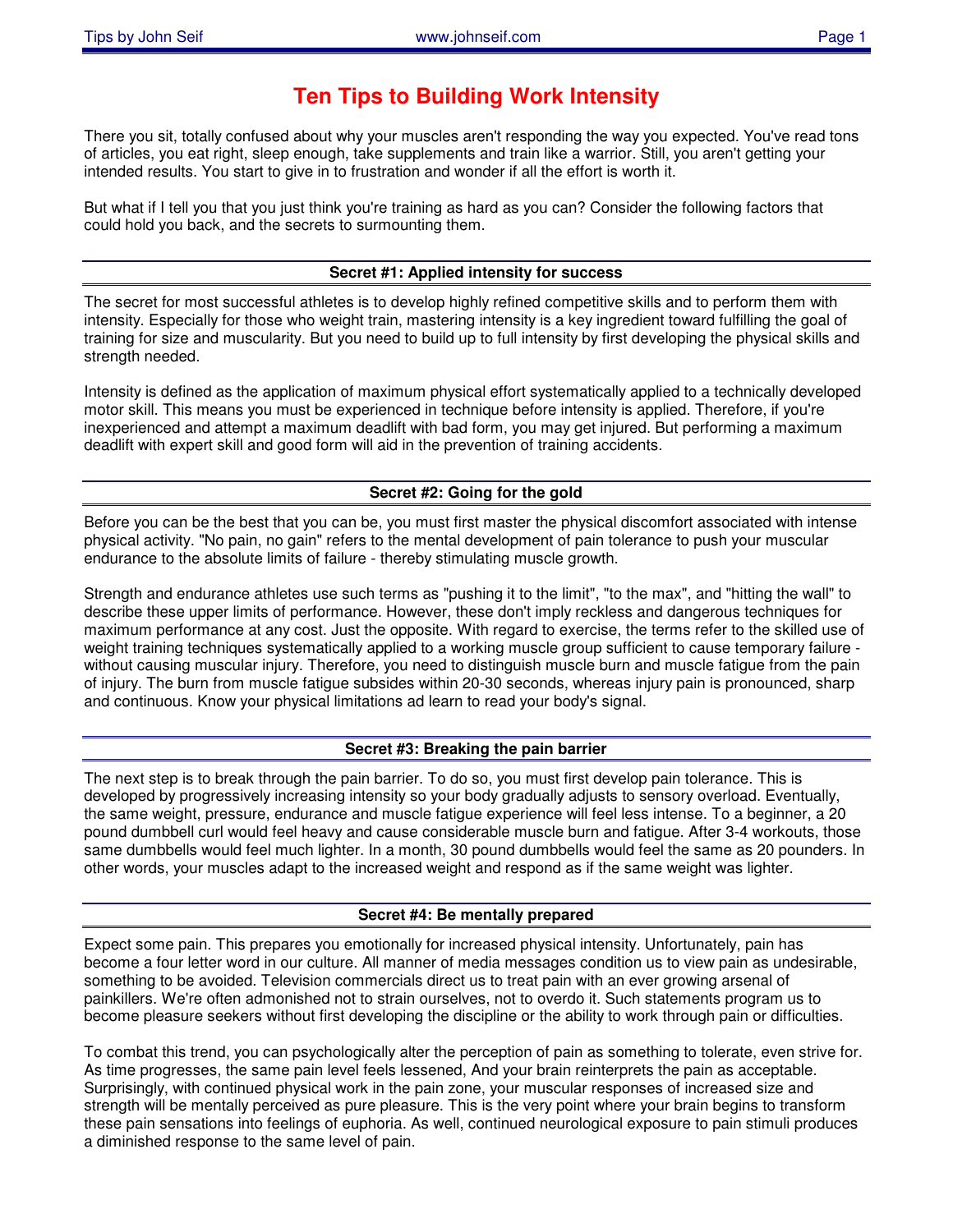## **Secret #5: Brains over brawn**

To get your brain to reinterpret pain as pleasure isn't difficult. It requires three elements: 1) constant effort, 2) repetitive exposure and 3) absolute determination to succeed. Getting used to non-injurious pain is similar to gradual immersion into a hot Jacuzzi - you slowly allow your body to adjust to the intensity of the heat. In the same manner, if you gradually increase your training intensity over a month, your brain won't experience abrupt feelings of physical discomfort. As time passes, muscle fatigue, muscle burn and the burden of weight become commonplace and expected. Once you've attained this upper limit of pain tolerance, it becomes your future barometer of intensity.

## **Secret #6: Pleasure in the pain zone**

What turns intense physical effort into pure ecstasy is the victory over your feelings, fears and self doubts. When you achieve that next big step by piling on more weights and grinding out those extra reps - continuing to strive beyond your previous limits - you've reached the benchmark of a true athlete. Those of you who can achieve this level will enjoy the sheer pleasure of victory over your past limitations. The next time you reach 12 reps on a set of squats, challenge yourself, and be confident that you can increase your poundage by at least 10% to the amount required to perform 8 - 10 reps safely. (Make sure that a skilled spotter helps you.)

#### **Secret #7: Conquer or be conquered**

Fear of pain, stress and failure may be grounded more in emotion than in your physical inability to succeed. If you're motivated by "fear reduction," you'll do anything to avoid fear rather than confront it and achieve a victory. Suppose that you can bench press 250 pounds, but you tremble at the prospect of pushing 275. This is precisely where you need to develop your confidence by moving forward and taking that next big step.

You get out of weight training what you put into it. Big, muscular gains are the visible signs of victory, but the emotional payoff motivated you to continue to training with intensity.

# **Secret #8: Memories**

Old experiences of pain may teach you to avoid pain rather than confront it and work through it. A curious human phenomenon is that we cannot fully appreciate pleasure until we've fully experienced some sense of pain.

These days, we Americas are conditioned by television, technology and automation to reduce effort, avoid discomfort and seek immediate gratification. Consequently, we overemphasize pleasure, which weakens the discipline needed for achievement that requires intense and prolonged effort. Giving up is so much easier that pursuing a difficult task. This is why so few becomes superstars while millions remain wanna-bes. Take not: Prolonged effort is the chief ingredient for athletic success (not to mention riches and fame). If you're serious about making improvements, you must keep moving forward and challenge your fears of failure. Be confident that each attempt you will make will improve your skills and increase your strength.

# **Secret #9: Survival of the fittest**

While waging the internal battle between pleasure and pain, you must decide your long term goals. If you pleasure seek for only what feels good, you'll probably avoid most of the experiences that feel bad. The danger therein is that even a little bit of effort begins to feel bad, with the consequence that you avoid doing anything that requires any intense work whatsoever.

The work ethic may seem like an unpleasant choice, but in the long run, the rewards from your efforts are felt as a pure victory. Great achievements demand great efforts, and nothing worth having comes easy. If it did, then everyone would have it at no cost.